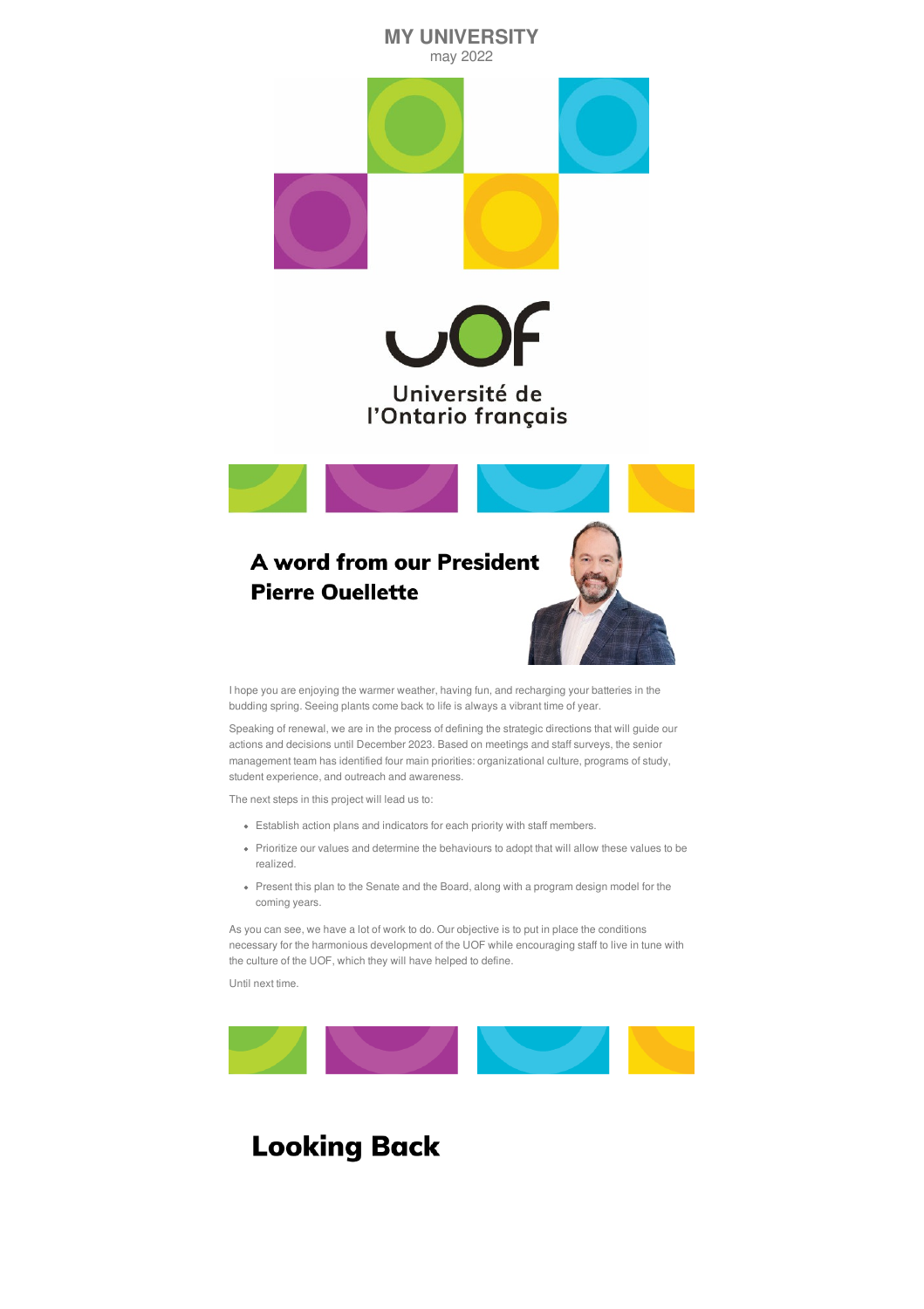

### **Lunchtime Mini-Talks**

The University of French Ontario (UOF) family is growing, students are spending more and more time on campus, and new professors are coming on board. To better understand everyone's interests, the UOF has launched mini-talks during the lunch break. Click here to learn [more.](https://uontario.ca/actualites-etudiants/mini-causerie-le-temps-dun-midi)



Rosine Toutsop Dongmo and Borris Leonel Tokam Kengne are two students in the Urban Environment Studies program who say their classes make them aware of environmental causes and caring for the planet. [Click](https://uontario.ca/actualites-etudiants/jourdelaterretout-le-long-de-lannee-a-luof) here to read [more](https://uontario.ca/actualites-etudiants/jourdelaterretout-le-long-de-lannee-a-luof) .

### **#EarthDay...all year long at UOF!**

**Inkubo, an initiative of the Fédération des gens d'affaires francophones de l'Ontario (FGA)**

The UOF is pleased to join Inkubo, the new initiative of its partner, the Fédération des gens d'affaires francophones de l'Ontario (FGA). Inkubo is a platform dedicated to the business ecosystem in support of francophone start-ups in Ontario. It allows you to quickly find relevant

resources for support, skills development, and networking. [Check](https://inkubo.ca/) it out!

## **Start of the Spring Session**

On May 2, students returned to the UOF classrooms for the spring term. For many students, this is the first semester that they will be able to take all their courses face-to-face, depending on their preference. Although the COVID-19 prevention measures are still in effect on campus, the premises are becoming increasingly crowded with people daily.



# **Looking Ahead**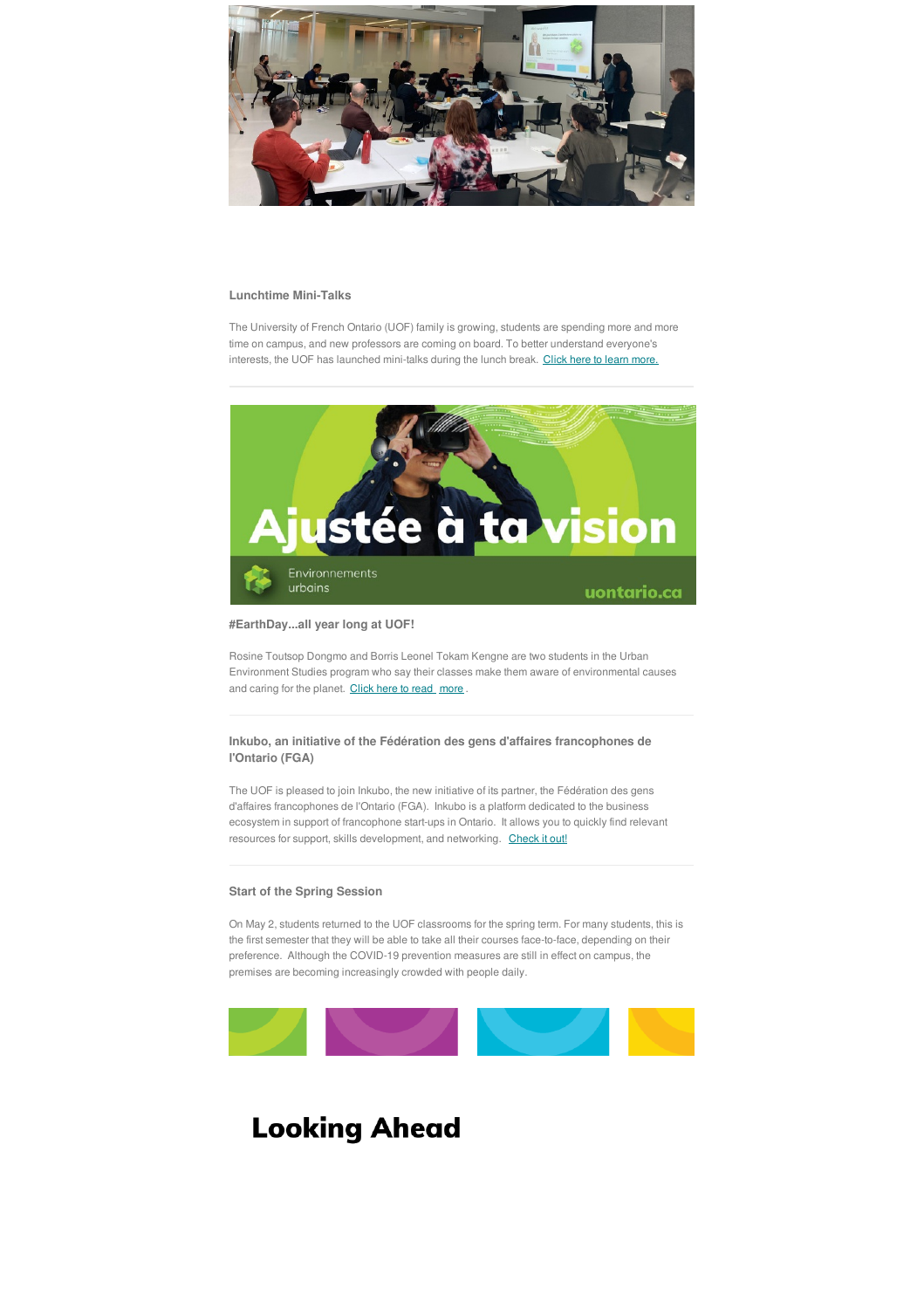

**Installation of the Chancellor and Vice-Chancellor of the Université de l'Ontario français**

In preparation for the annual conference of the Réseau de la recherche sur la francophonie canadienne (RRF), to be held in November at the UOF, a call for papers is currently being issued. The specific theme of the conference is: "Le rôle et la mission des université de petites tailles au sein de la francophone" [The Role and Mission of Small Universities in the [Francophonie\].](https://acufc.ca/wp-content/uploads/2022/03/Appel_communications_UOF_2022-FR.pdf)

On May 11, 2022, at 4:00 p.m., Mr. Paul Rouleau, Chancellor and Mr. Pierre Ouellette, Vice-Chancellor, will be sworn in. This will be followed by the first presentation of certificates in the history of the UOF.



# **We are Looking for People who are Interested in Small Francophone Universities**

If you are interested, please submit your draft paper in French to [colloquerrf@acufc.ca](mailto:colloquerrf@acufc.ca) **by May 20, 2022**.

#### **The UOF will be present at several events during the month of May**

- The participation of Professors Chedrak Chembessi, Leandro Vergara-Camus, Linda Cardinal, Marie-Josée Therrien and Rector Pierre Ouellette at the 89th ACFAS conference to be held at Université Laval (Quebec) from May 9 to 13, 2022.
- Édith Dumont, Vice-President, Partnerships, Communities and International Relations, will be attending the first edition of Mobilisation franco2022 organized by the Fédération des communautés francophones et acadienne du Canada and the Centre de la francophonie des Amériques. This meeting, which will take place on May 9 and 10, will bring together some 50 representatives of organizations from Quebec and Francophone communities from other Canadian provinces and territories. The three main themes are: getting to know each other better, promoting French and mobility among Francophones.

We are delighted to join our partners and the Francophone community in making these events a success.